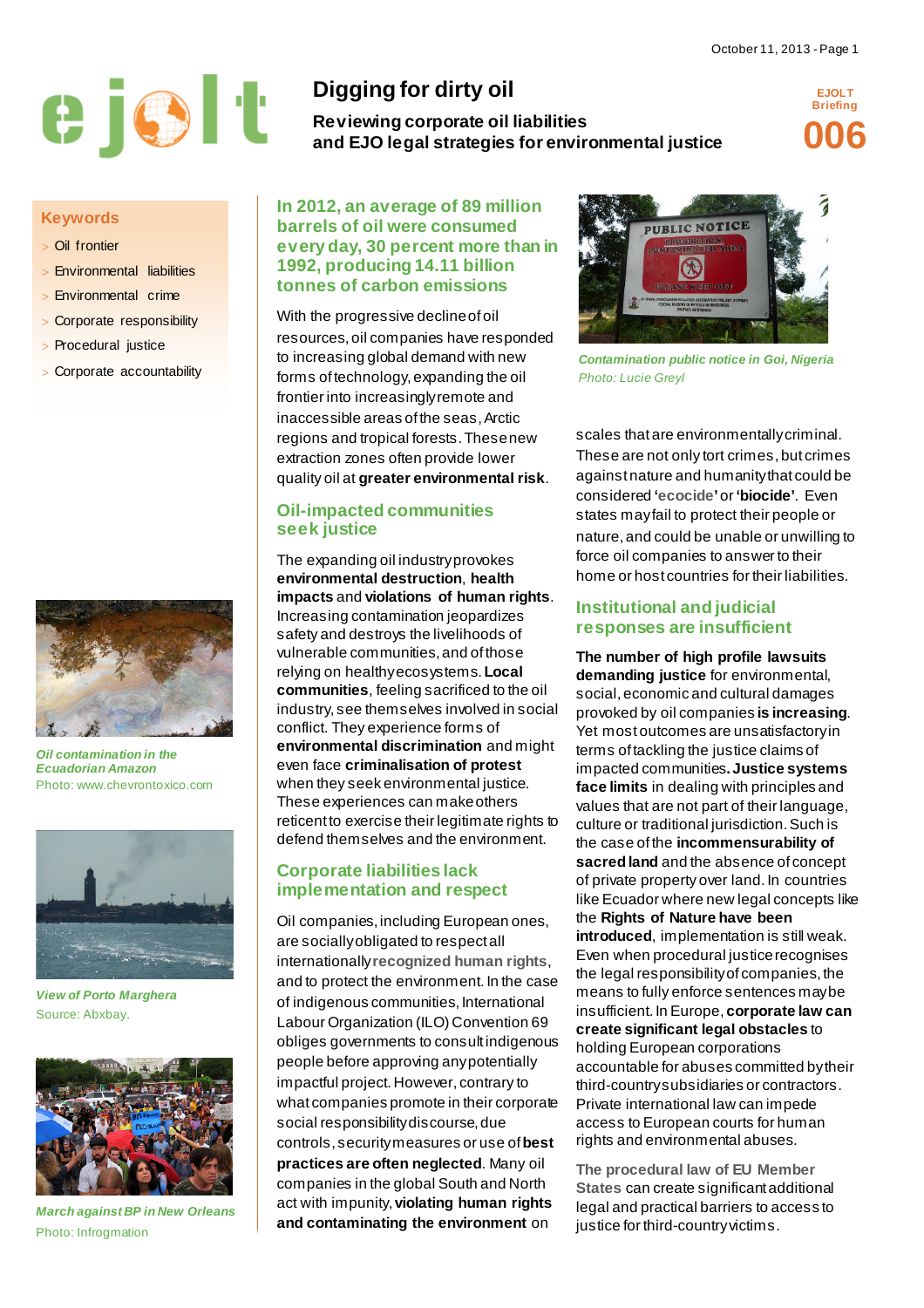

# **Policy Recommendations**

**for better access to justice, binding legal obligations and more transparency**

### **To European Political and Judicial Institutions:**

#### *On access to justice:*

- To promote new (or reinforce existing) **legal tools to address environmental crime as a crime against humanity** and **protect Rights of Nature**. This entails development of existing jurisdiction and creation of a European Court of Environmental Crimes, eventually w ithin the European Court of Human Rights (ECtHR).
- The establishment of an **International Criminal Court for companies**, including its mandate to environmental issues.
- The enforcement of the **Aarhus Convention** in all European countries.

#### *On legal obligations:*

- The EU and Member States (MS) do not alw ays make full use of existing legal opportunities to protect Human Rights and the environment in relation to **European corporations operating outside the EU**. The EU has to **extend such protection through multilateral agreements** where not yet covered by international legal regimes.
- Give effect to the jurisprudence of the ECtHR and enhance energies betw een environmental and human rights protection. The EU and MS have to explore possibilities to **integrate human rights protection more systematically** in existing legal tools and regulation protecting the environment. This encompasses safeguarding local and indigenous communities, public consultation and participation, access to information and sustainability impact assessments.
- There should be mandatory due diligence **to oblige companies to map the negative effects** of their activities, to do everything possible to **minimize** them and to **remediate damage** and **compensate** for it. This has to be an obligation at the same level as that of shareholders to maximize their profit (shareholders can take a company to court if it doesn't do w hat it requires to maximize profits).
- Transnational companies operating overseas should be obliged to **adopt the same standards prevailing in their home countries** and should apply advanced corporate responsibility policies everyw here. **CEOs should be personally accountable** for the social and environmental damage their company causes.
- Regulations on **trade and investment** should include **strict and legally binding regulations to protect human rights and environment** against extraterritorial corporates. Some examples include General System of Preferences (GSP) systems or Forest Law Enforcement, Governance and Trade Scheme (FLEGT) and the OECD Guidelines for Multinational Enterprises.

*More policy recommendations to European institutions in p.3* 



# **Background**

Our statements and recommendations are grounded on an international effort at systematising several legal cases related to oil industry impacts in Ecuador, Nigeria and Italy. The report **['Digging deep](http://www.ejolt.org/wordpress/wp-content/uploads/2013/10/131007_EJOLT09-final-Low-resolution.pdf) [corporate liability. Environmental](http://www.ejolt.org/wordpress/wp-content/uploads/2013/10/131007_EJOLT09-final-Low-resolution.pdf)  [Justice strategies in the world of oil'](http://www.ejolt.org/wordpress/wp-content/uploads/2013/10/131007_EJOLT09-final-Low-resolution.pdf)** gathers first-hand information on experiences that support and promote legal advancement to tackle environmental injustice related to the oil industry. Emblematic cases reviewedinclude those against:

(1) Chevron-Texaco in Ecuador, required to pay over USD 19 billion for restoration, compensation and mitigation, (2) Shell in the Netherlands, brought by Nigerian citizens to Dutch court for liabilities related to Shell's subsidiaryactivities in Nigeria; and (3) Enichem and Montedison in Italy, condemning company heads for intentionally exposing workers to health and death risks. All show the core role of civil society (individuals, organisations, communities) in pioneering innovative strategies that foster justice.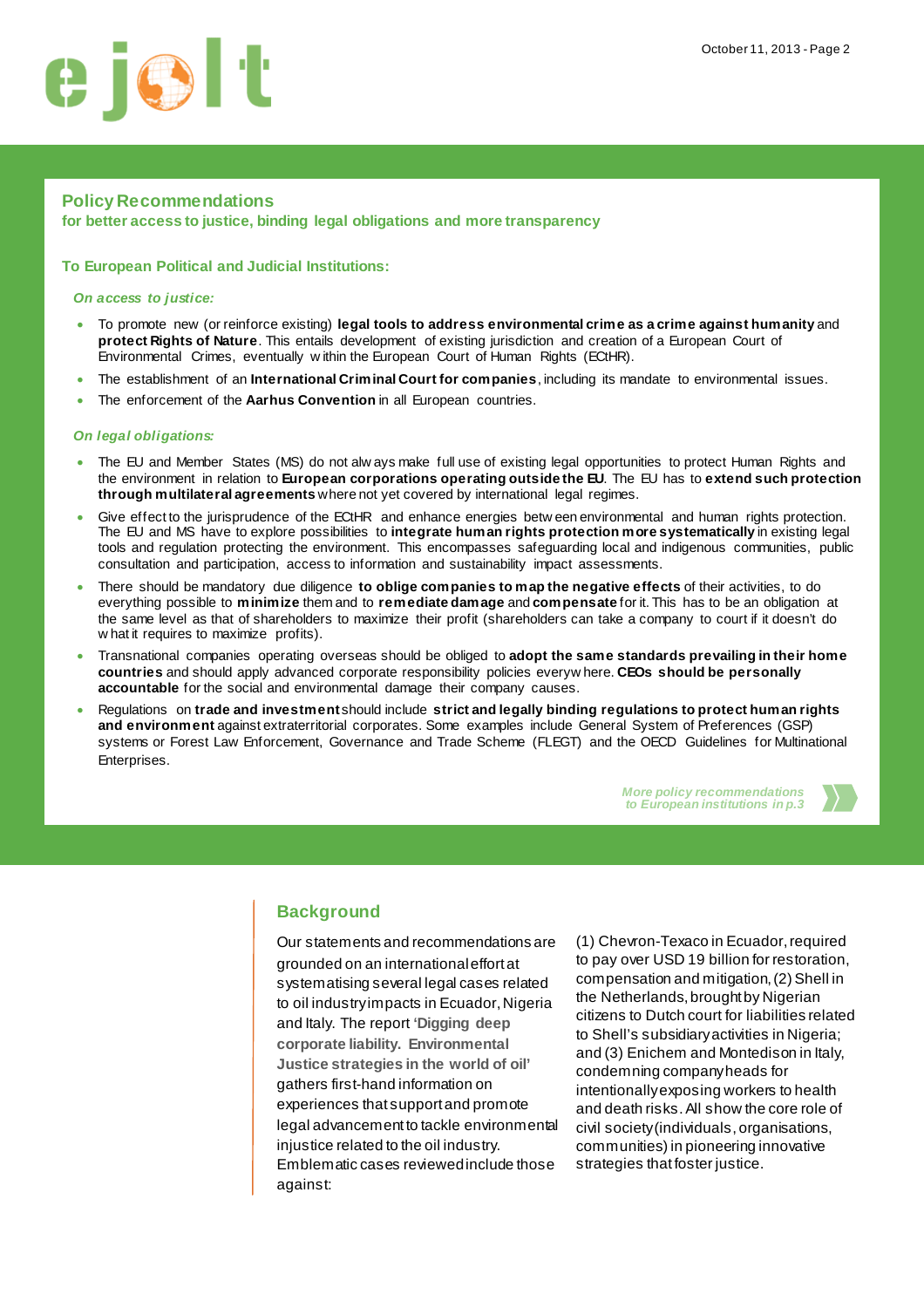

#### *[On transparency and reporting](http://www.corporatejustice.org/IMG/pdf/position_paper_nfr_final.pdf):*

- Require all large companies operating in the EU **to report on the social, human rights and environmental impacts and risks** that their operations **worldwide** (including their complete supply chains) have on society and not just the bottom line.
- Require the Commission **to develop indicators on key social, human rights and environmental impacts** to ensure companies measure and report on their impacts and risks, for example, resource use, in a comparable w ay through European harmonized indicator methodologies (Global Reporting Initiative).
- **Introduce effective monitoring and enforcement measures** to ensure full, accurate and credible disclosure, including the possibility for external stakeholders to challenge the information provided.
- In order to better implement the **Aarhus Convention, introduce a new EU directive on access to justice** to ensure that members of the public from countries in w hich European corporations operate may hold such corporations accountable through court processes.

#### **To the Nigerian and Ecuadorian Government:**

- States should ensure that their legal systems **extend existing criminal laws to business enterprises** for crimes directly relevant **to the protection of human rights,** such as violent crimes and environmental crimes that may threaten the right to life or the right to health. Criminal liability should arise for acts of business enterprise as w ell as for failure to act w ith human rights due diligence to prevent such crimes by its ow n conduct or by conduct of its employees or agents, or of the companies belonging to the corporate group throughout its operations globally as w ell as all business partners.
- Accede to the **Aarhus Convention**, as a means of demonstrating serious intent to strengthen democratic accountability.

#### **To national governments in impacted countries:**

- Governments should muster the **political will** to ensure the enforcement of court decisions.
- In the case of Nigeria, the government should **overhaul its judicial system** and promote institutional capacity building of the judiciary so as to attain independent status from the influence and control of politicians and pow erful elites.

#### **To Civil Society:**

- Intensify the use of **litigation as an advocacy strategy** to promote organisational positions and pursue social change.
- Legal training is required to systematize approaches and **acquaint legal practitioners and environmental advocates** w ith the prospects of litigation in oil conflicts and environmental justice. Design strategy using new ly developed international standards for promoting responsible business conduct, such as UNGP, UNGC, OECD guidelines, etc.
- Make greater use of the **Aarhus Convention**, w hich obliges public authorities from countries that are parties to the Convention to provide access to information (and in certain cases, access to justice) to members of the public anyw here, i.e. irrespective of w hether they are citizens of or residents in a country w hich is an **Aarhus Party**.

From the cases reviewed, the EJOLT report's analysis underlines four main elements for environmental justice advancement through procedural justice:

• The concept of **Environmental Crime** allows the prosecution of corporations in court and holds physical persons accountable for their responsibilities as representatives of corporations.

• On the **Rio Principles**:

*Precautionary Principle*: In case of scientific uncertainty about the hazard from a proposed development or technology, precautionary measures shall prevail. This is hardly the case so far, and

its lack of implementation should be reviewed and punishedthrough court processes.

*Principle 10 emphasizes* the need for citizen participation and appropriate access to information. The principle also urges States to facilitate and encourage public awareness and participation, and provide effective access to judicial and administrative proceedings, including redress and remedy.A global implementation of this principle is necessary, as is already the case for the region of the United Nations Economic Commission for Europe (UNECE) through the *[Aarhus Convention](http://ec.europa.eu/environment/aarhus/)*.